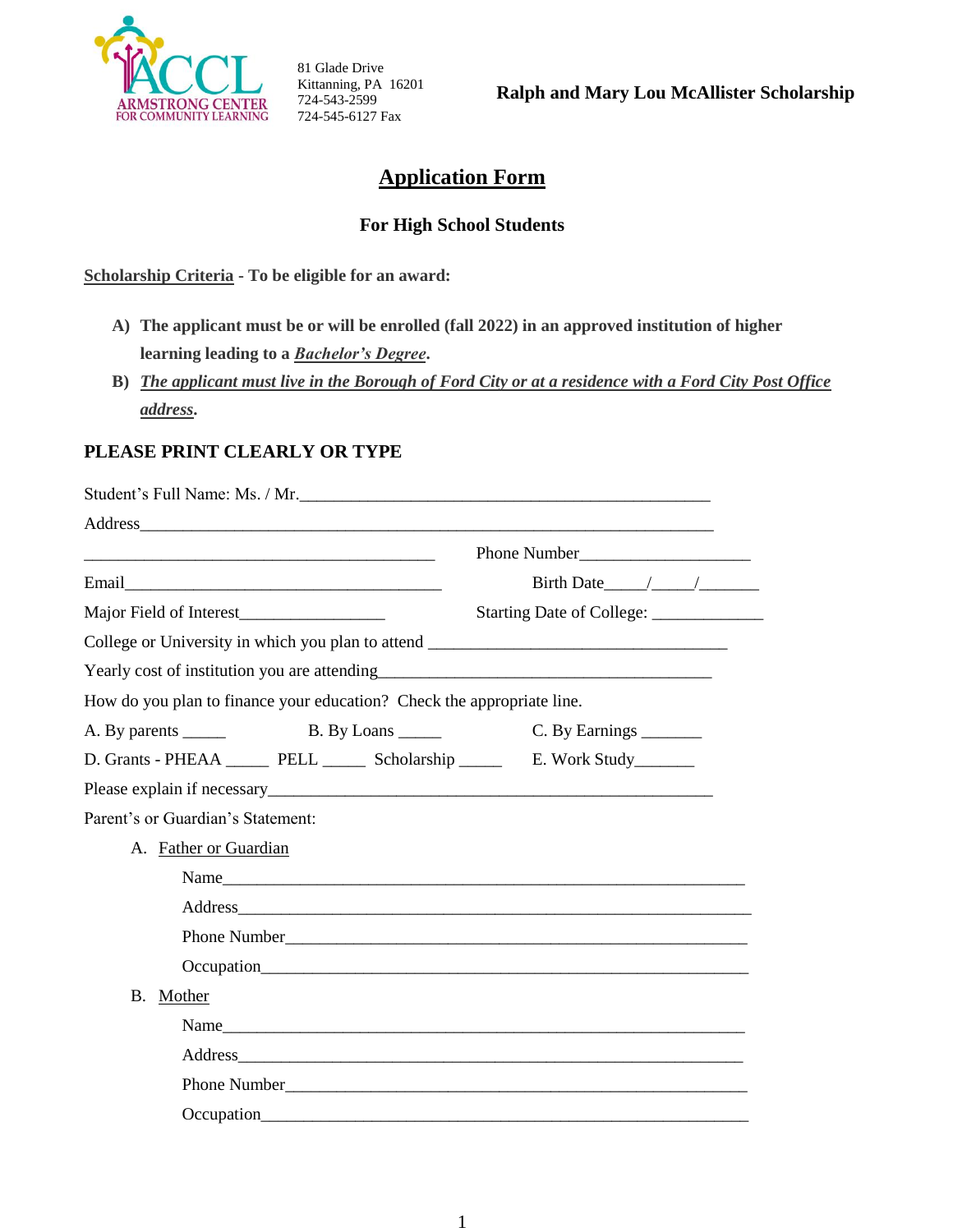

81 Glade Drive Kittanning, PA 16201 724-543-2599 724-545-6127 Fax

| Extra-curricular activities grades 9 – present__________________________________  |  |  |  |  |
|-----------------------------------------------------------------------------------|--|--|--|--|
| Offices or Leadership positions grades 9 – present_______________________________ |  |  |  |  |
| Honors & Awards (state the year and nature of honor or award) ___________________ |  |  |  |  |
|                                                                                   |  |  |  |  |
|                                                                                   |  |  |  |  |
|                                                                                   |  |  |  |  |
|                                                                                   |  |  |  |  |

#### **Essay**

# **Please attach an essay of 500 words or less in which you describe your most rewarding experience giving to the community and why.**

#### **Recommendations**

Please submit three recommendations from non-relatives-at least one of which is a teacher or guidance counselor, and one from a person familiar with your interest. Give each person you are requesting a recommendation from a stamped envelope addressed to:

Ralph and Mary McAllister Scholarship c/o Armstrong Center for Community Learning 81 Glade Drive, Kittanning, PA 16201

My three recommendations will be requested from:

| . .     |  |  |
|---------|--|--|
| -<br>∼. |  |  |
| J.      |  |  |

List below any other factors you consider important in evaluating your scholarship application:

\_\_\_\_\_\_\_\_\_\_\_\_\_\_\_\_\_\_\_\_\_\_\_\_\_\_\_\_\_\_\_\_\_\_\_\_\_\_\_\_\_\_\_\_\_\_\_\_\_\_\_\_\_\_\_\_\_\_\_\_\_\_\_\_\_\_\_\_\_\_\_\_\_\_

\_\_\_\_\_\_\_\_\_\_\_\_\_\_\_\_\_\_\_\_\_\_\_\_\_\_\_\_\_\_\_\_\_\_\_\_\_\_\_\_\_\_\_\_\_\_\_\_\_\_\_\_\_\_\_\_\_\_\_\_\_\_\_\_\_\_\_\_\_\_\_\_\_\_

\_\_\_\_\_\_\_\_\_\_\_\_\_\_\_\_\_\_\_\_\_\_\_\_\_\_\_\_\_\_\_\_\_\_\_\_\_\_\_\_\_\_\_\_\_\_\_\_\_\_\_\_\_\_\_\_\_\_\_\_\_\_\_\_\_\_\_\_\_\_\_\_\_\_